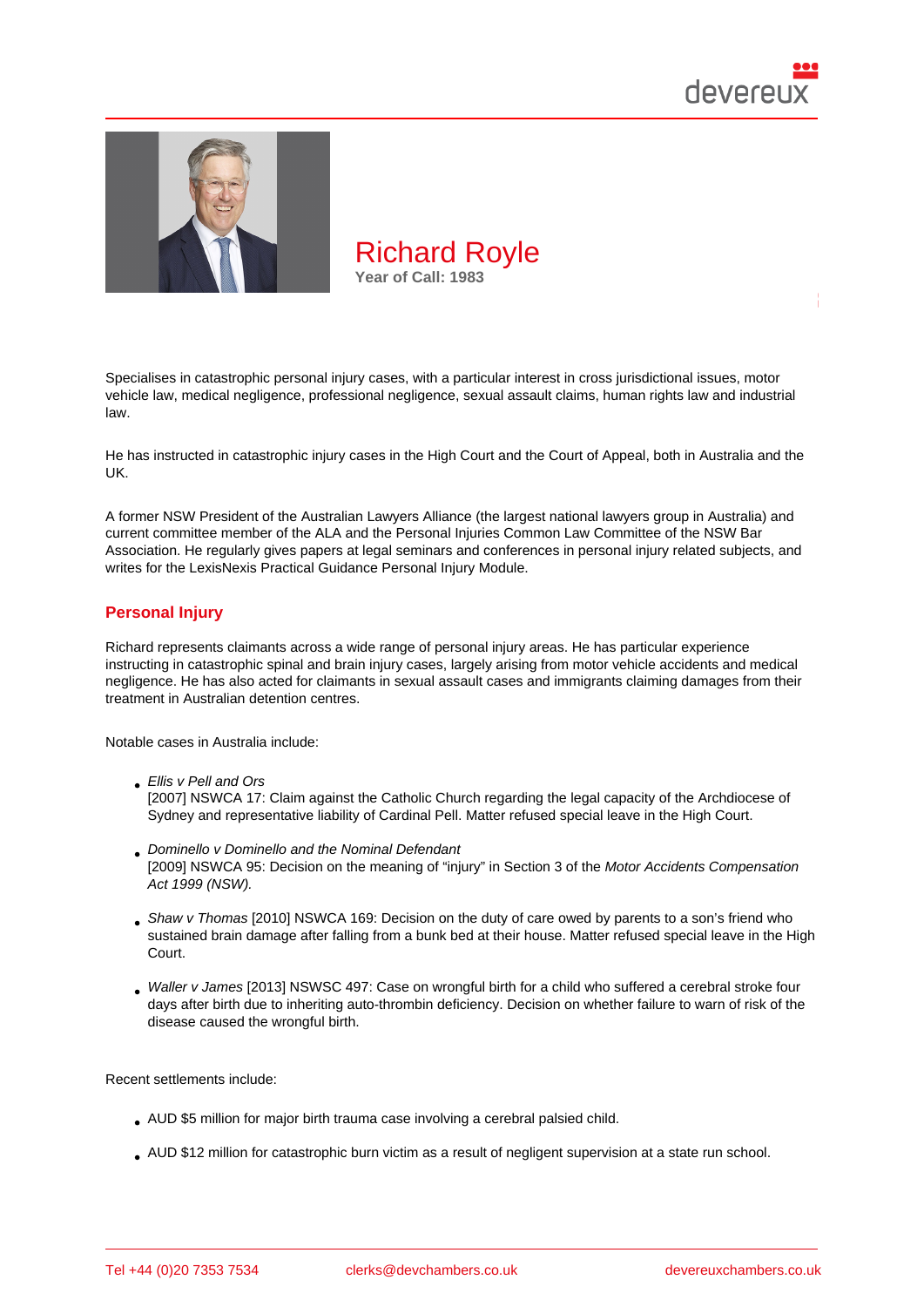AUD \$8.2 million for the passenger in a motor vehicle accident arising from a joy ride.

## Clinical Negligence

Cross jurisdictional matters Currently instructed in catastrophic injury case in High Court and Court of Appeal in both Australia and UK.

Motor Vehicle Law/ Clinical negligence/ Public Liability Engaged in numerous catastrophic cases at mediations and in court, including regular appearance in the NSW Court of Appeal.

Engaged in overseas tort matters, including Australian based torts heard in UK courts and vice versa.

## Health & Safety

Industrial Law

Mainly in Occupational Health and Safety prosecutions.

## Additional Information

Member of Sir Owen Dixon Chambers 179 Elizabeth St Sydney NSW 2000, Australia

## Accidents Abroad & International Travel

Richard has recent and extensive experience acting for both Australian claimants catastrophically injured abroad, and foreign claimants injured in Australia.

He is currently instructing on cross-border personal injury claims involving:

- Australian resident sustaining quadriplegia in motor vehicle accident in Western Samoa
- UK resident sustaining a severe traumatic brain injury following a quad bike accident in Tasmania, Australia.
- Serbian resident injured in a motor vehicle accident in NSW.
- Israeli resident injured in a boating accident in Sydney Harbour.
- French resident injured in a motor vehicle accident in South Australia.

Notable cases include: